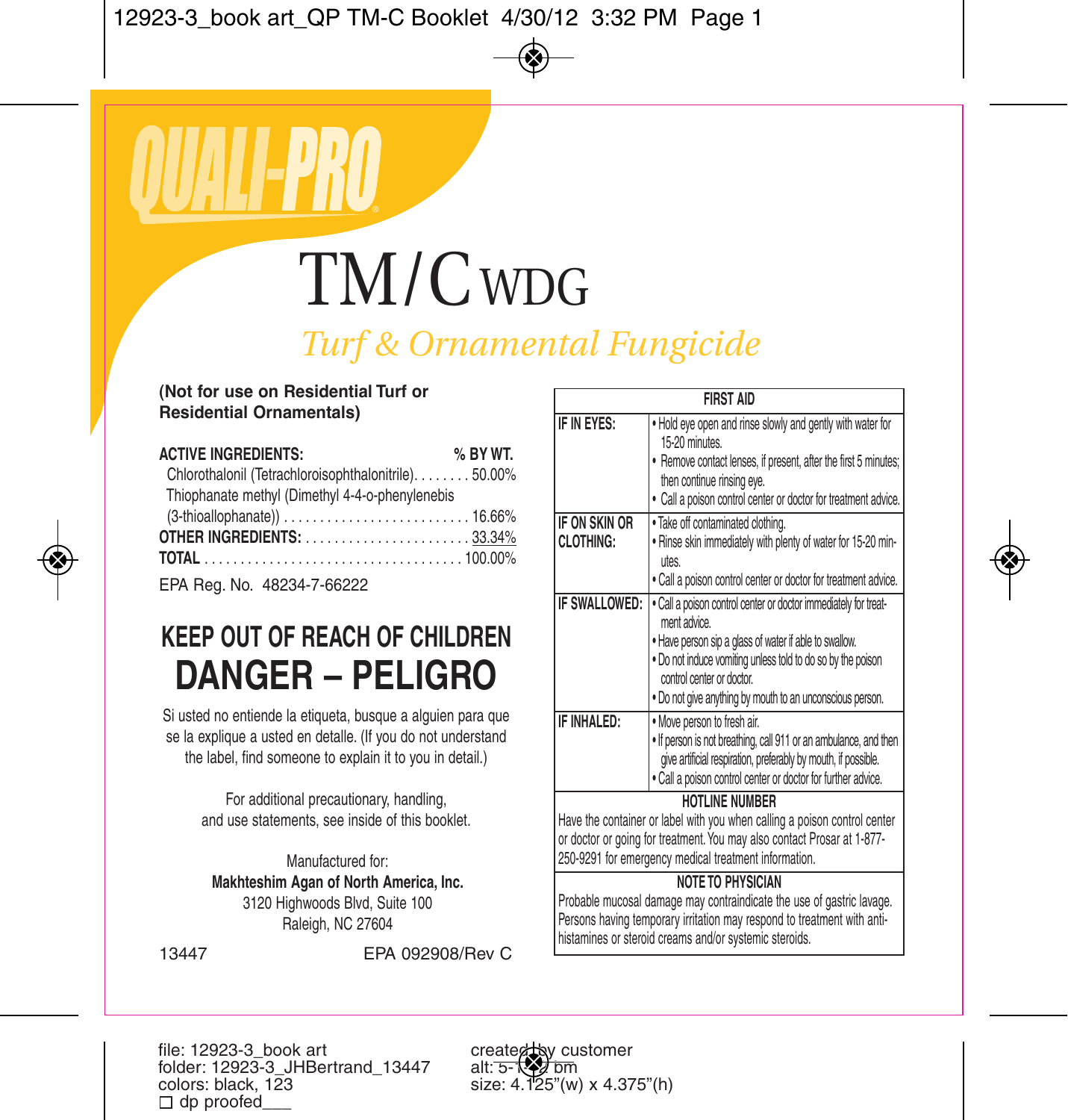#### **pRECAUTIONARY STATEMENTS Hazards to Humans and Domestic Animals DANGER**

Corrosive. Causes irreversible eye damage. Do not get in eyes or on skin or clothing. Wear protective eyewear such as goggles, face shield, or safety glasses. Wash thoroughly with soap and water after handling and before eating, drinking, chewing gum, using tobacco, or using the toilet. Remove and wash contaminated clothing before reuse. Harmful if absorbed through skin. Avoid contact with skin, eyes, or clothing. Prolonged or frequently repeated skin contact may cause allergic reactions in some individuals.

#### **pERSONAL pROTECTIVE EqUIpMENT (ppE)**

Some materials that are chemical resistant to this product are nitrile rubber, natural rubber, or butyl rubber. If you want more options, follow the instructions for category A on the EPA chemical resistance category selection chart.

#### **Mixers, loaders, applicators and all other handlers must wear:**

- Long-sleeved shirt and long pants
- Chemical-resistant gloves
- Shoes plus socks
- Protective eyewear (goggles or face shield)

In addition, a dust/mist filtering respirator (NIOSH-approved respirator with any R, P, N, or HE filter) must be worn by (1) Mixer/loaders, (2) Others exposed to the dust, and (3) Applicators and other handlers in enclosed areas such as a greenhouse.

#### **USER SAfETY REqUIREMENTS**

Follow manufacturer's instructions for cleaning/maintaining PPE. If no such instructions for washables exist, use detergent and hot water. Keep and wash PPE separately from other laundry.

#### **ENGINEERING CONTROLS**

When handlers use closed systems, enclosed cabs, or aircraft in a manner that meets the requirements listed in the Worker Protection Standard (WPS) for agricultural pesticides (40 CFR 170.240(d)(4-6)), the handler PPE requirements may be reduced or modified as specified in the WPS.

IMPORTANT: When reduced PPE is worn because a closed system is being used, handlers must be provided all PPE specified above for "applicators and other handlers" and have such PPE immediately available for use in an emergency such as a spill or equipment breakdown.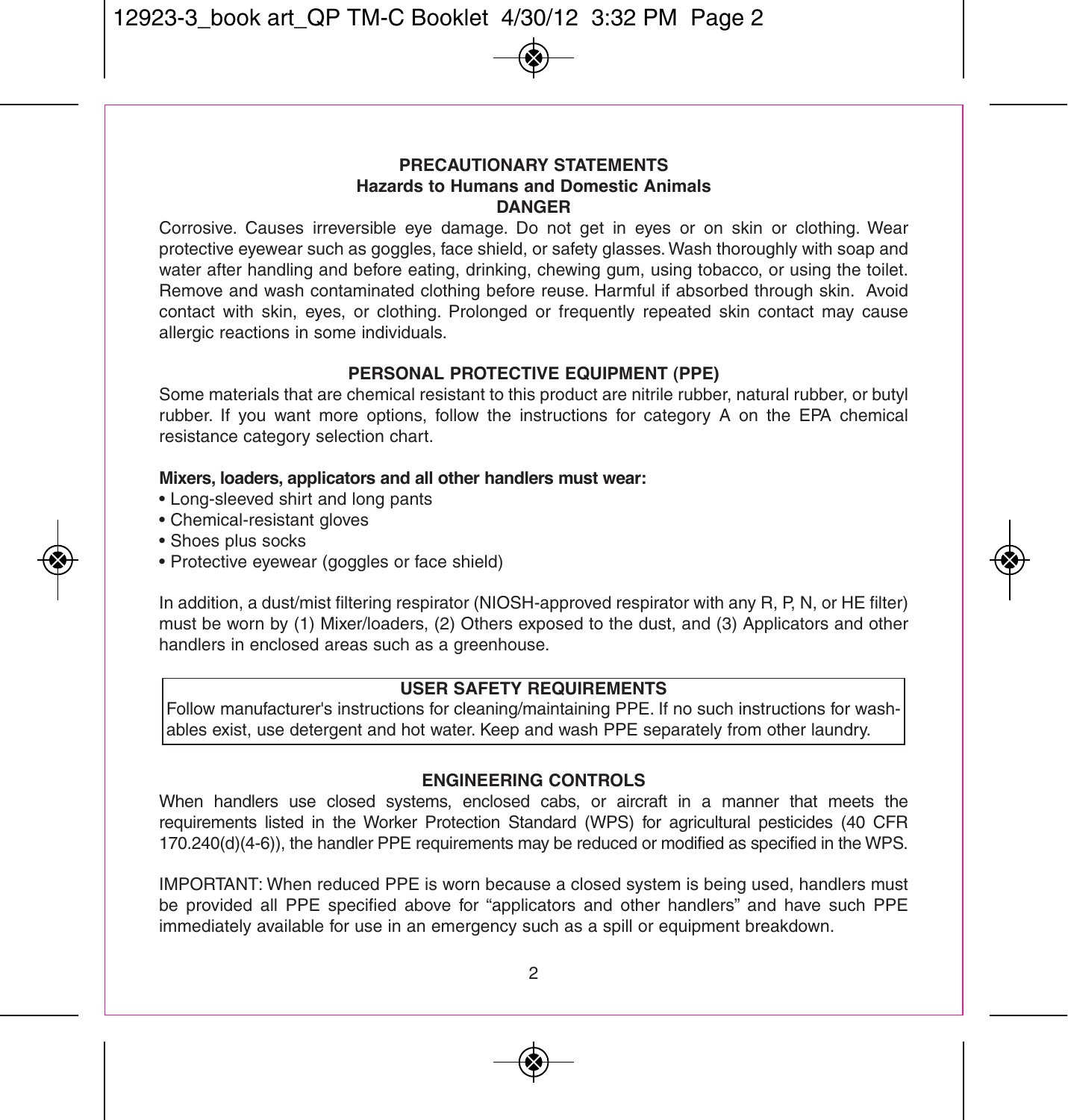#### **USER SAfETY RECOMMENDATIONS**

- Users should wash hands before eating, drinking, chewing gum, using tobacco, or using the toilet.
- Users should remove PPE immediately after handling this product. Wash the outside of gloves before removing. As soon as possible, wash thoroughly and change into clean clothing.
- Users should remove clothing/PPE immediately if pesticide gets inside. Then wash thoroughly and put on clean clothing.

#### **ENVIRONMENTAL HAZARDS**

This pesticide is toxic to aquatic invertebrates and wildlife. Do not apply directly to water or to areas where surface water is present or to intertidal areas below the mean high-water mark. Drift and runoff may be hazardous to aquatic organisms in neighboring areas. Do not contaminate water when disposing of equipment washwater or rinsate.

This chemical is known to leach through soil into groundwater under certain conditions as a result of label use. Use of this chemical in areas where soils are permeable, particularly where the water table is shallow, may result in groundwater contamination.

This chemical can contaminate surface water through spray drift. Under some conditions, it may also have a high potential for runoff into surface water for several days to weeks after application.These include poorly draining or wet soils with readily visible slopes toward adjacent surface waters, frequently flooded areas, areas overlaying extremely shallow groundwater, areas with infield canals or ditches that drain to surface water, areas not separated from adjacent surface waters with vegetated filter strips, and areas overlaying tile drainage systems that drain to surface water.

DO NOT contaminate water by disposal of equipment washwaters.

## **DIRECTIONS fOR USE**

It is a violation of Federal law to use this product in a manner inconsistent with its labeling.

Do not apply this product in a way that will contact workers or other persons or pets, either directly or through drift. Only protected handlers may be in the area during application. For any requirements specific to your State or Tribe, consult the agency responsible for pesticide regulation.

This product must not be formulated into products labeled for use on home lawns. Use of this product on home lawns is prohibited.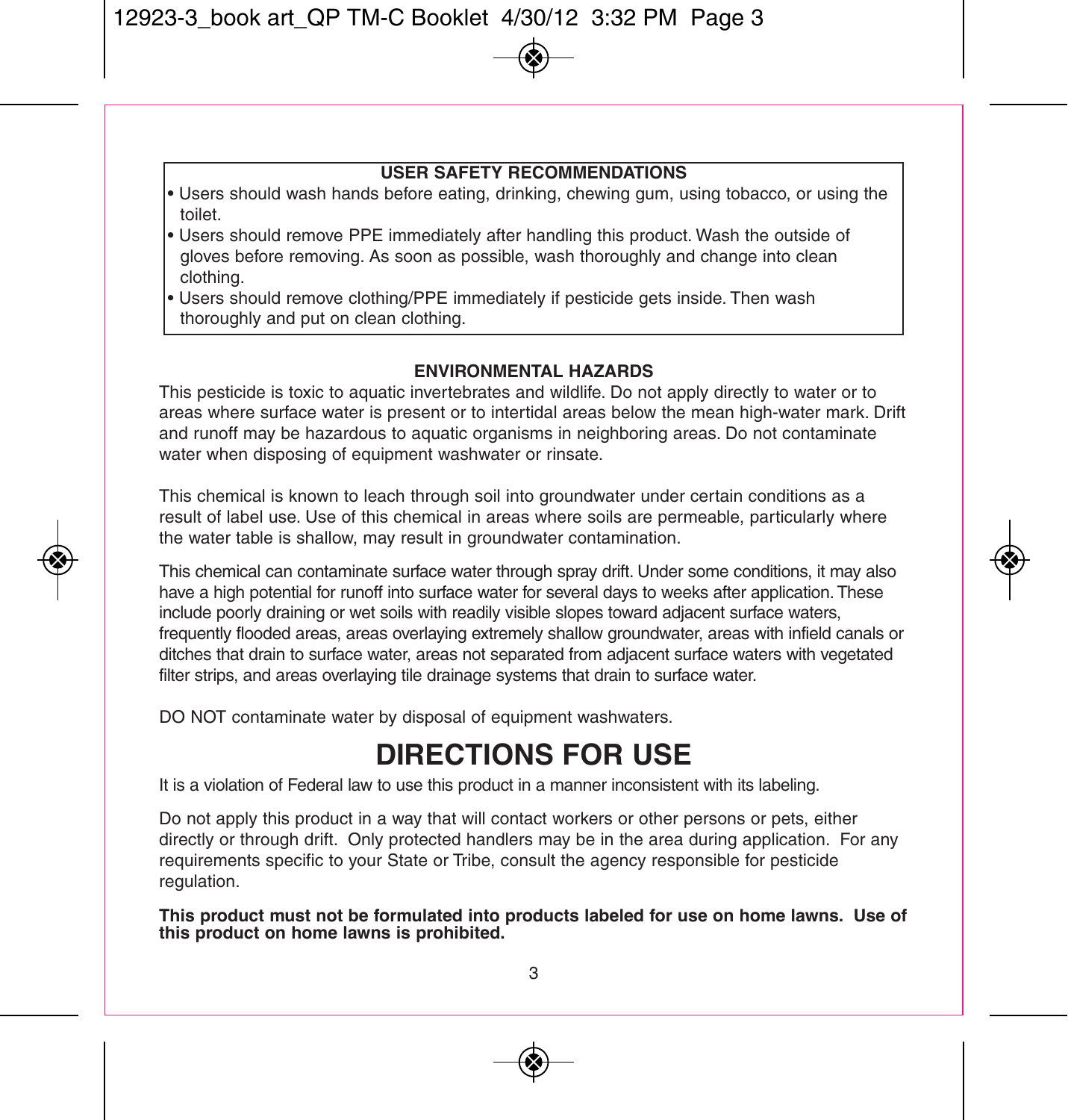#### **AGRICULTURAL USE REqUIREMENTS**

Use this product only in accordance with its labeling and with the Worker Protection Standard, 40 CFR Part 170. This Standard contains requirements for the protection of agricultural workers on farms, forests, nurseries, and greenhouses, and handlers of agricultural pesticides. It contains requirements for training, decontamination, notification, and emergency assistance. It also contains specific instructions and exceptions pertaining to the statements on this label about personal protective equipment (PPE) and restricted-entry interval. The requirements in this box only apply to uses of this product that are covered by the Worker Protection Standard.

Do not enter or allow worker entry into treated areas during the restricted-entry interval (REI) of 12 hours.

PPE required for early entry to treated areas that is permitted under the Worker Protection Standard and that involves contact with anything that has been treated such as plants, soil, or water is:

- Coveralls over long-sleeved shirt and long pants
- Chemical-resistant gloves made of any waterproof material
- Chemical-resistant footwear plus socks
- Protective eyewear
- Chemical-resistant headgear for overhead exposures

Special Eye Irritation Provisions: This product is a severe eye irritant. Although the restricted-entry interval expires after 12 hours, for the next 6 1/2 days entry is permitted only when the following safety measures are provided:

1) At least one container designed for flushing eyes must be available in operating condition at the WPS-required decontamination site intended for workers entering the treated areas.

2) Workers must be informed in a manner they can understand:

- That residues in the treated area may be highly irritating to their eyes.
- That they should take precautions, such as refraining from rubbing their eyes, to keep the residues out of their eyes.
- That if they do get it in their eyes, they should immediately flush their eyes using the eye flush container that is located at the decontamination site or using other readily available clean water.
- How to operate the eye flush container.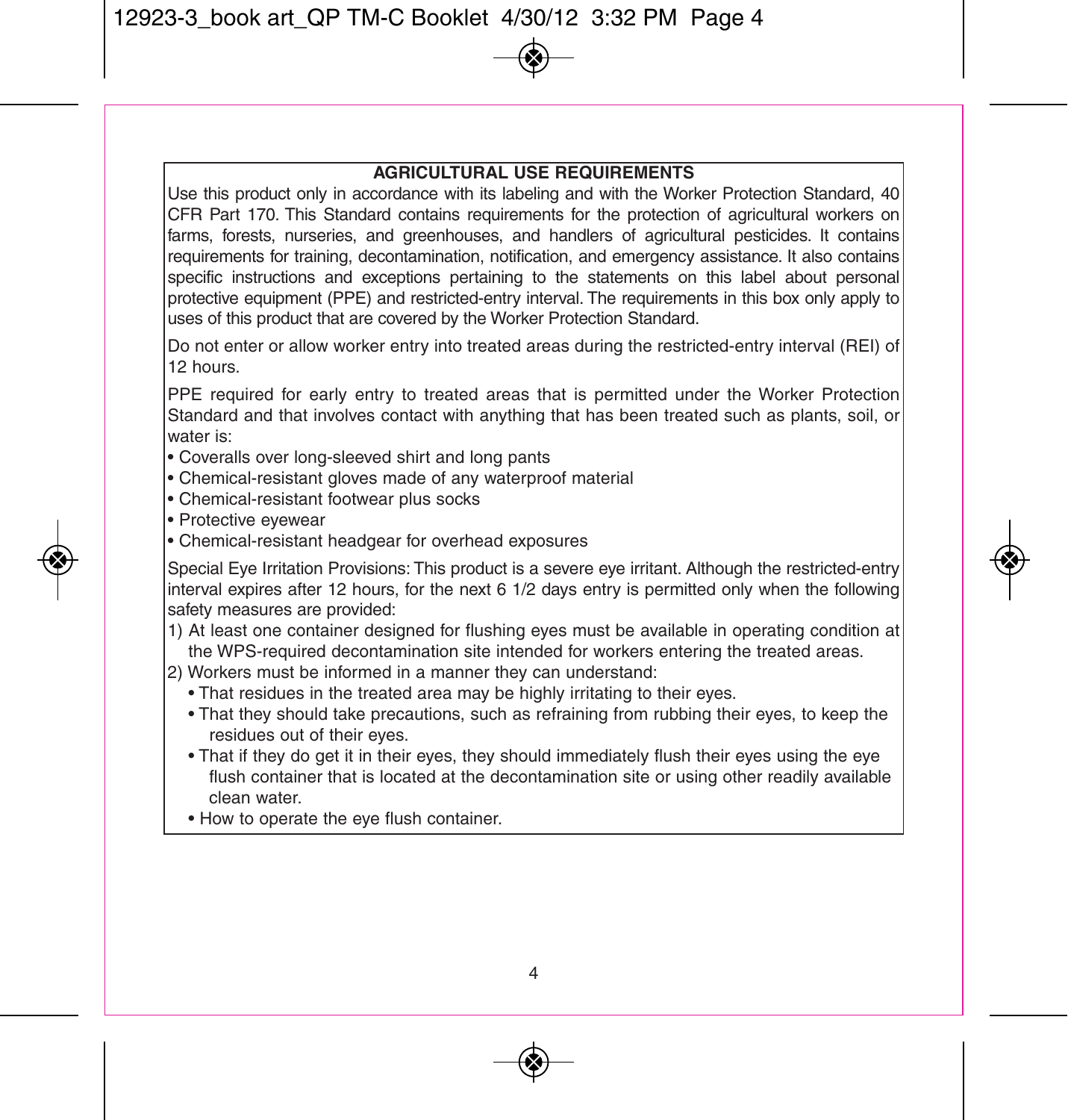#### **NON-AGRICULTURAL USE REqUIREMENTS**

The requirements in this box apply to uses of this product that are NOT within the scope of the Worker Protection Standard for agricultural pesticides (40 CFR Part 170). The WPS applies when this product is used to produce agricultural plants on farms, forests, nurseries, or greenhouses.

Do not enter or allow others to enter the treated area until sprays have dried.

#### **GENERAL INfORMATION**

Quali-Pro TM/C WDG fungicide is a formulation of two chemicals to provide both contact and systemic disease control. For use only by certified applicators or those under their immediate supervision. Do not apply with fixed wing or rotary aircraft.

Quali-Pro TM/C WDG fungicide is for use on golf courses, sport turf, ornamental turfgrass, ornamental plants, shrubs, and trees. Used according to the directions on this label, it controls a broad spectrum of turf and ornamental diseases. Thorough uniform coverage of plant surfaces is essential for good disease control.

The wettable, dry granules of Quali-Pro TM/C WDG fungicide should be added to the spray tank while filling with water. Keep the agitator running when filling spray tank and during spray operations.

Combinations in the spray tank with pesticides, fertilizers, or surfactants is not recommended unless your prior use has shown the combination to be physically compatible, effective, and noninjurious under your conditions of use.

- Do not graze treated areas. Do not feed clippings to livestock.
- Do not apply this product through any type of irrigation system.
- Not for homeowner use.
- Do not use on home lawns and turf sites associated with apartment buildings, daycare centers, playgrounds, playfields, recreational park athletic fields, athletic fields located on or next to schools (i.e., elementary, middle, and high schools), campgrounds, churches, and theme parks.
- Not for use on turf being grown for sale or other commercial use as sod.
- This product must not be applied within 25 feet of marine/estuarine water bodies unless there is an untreated buffer area of that width between the area to be treated and the water body.
- Do not use fruit, nuts, or sap from treated trees as food or feed.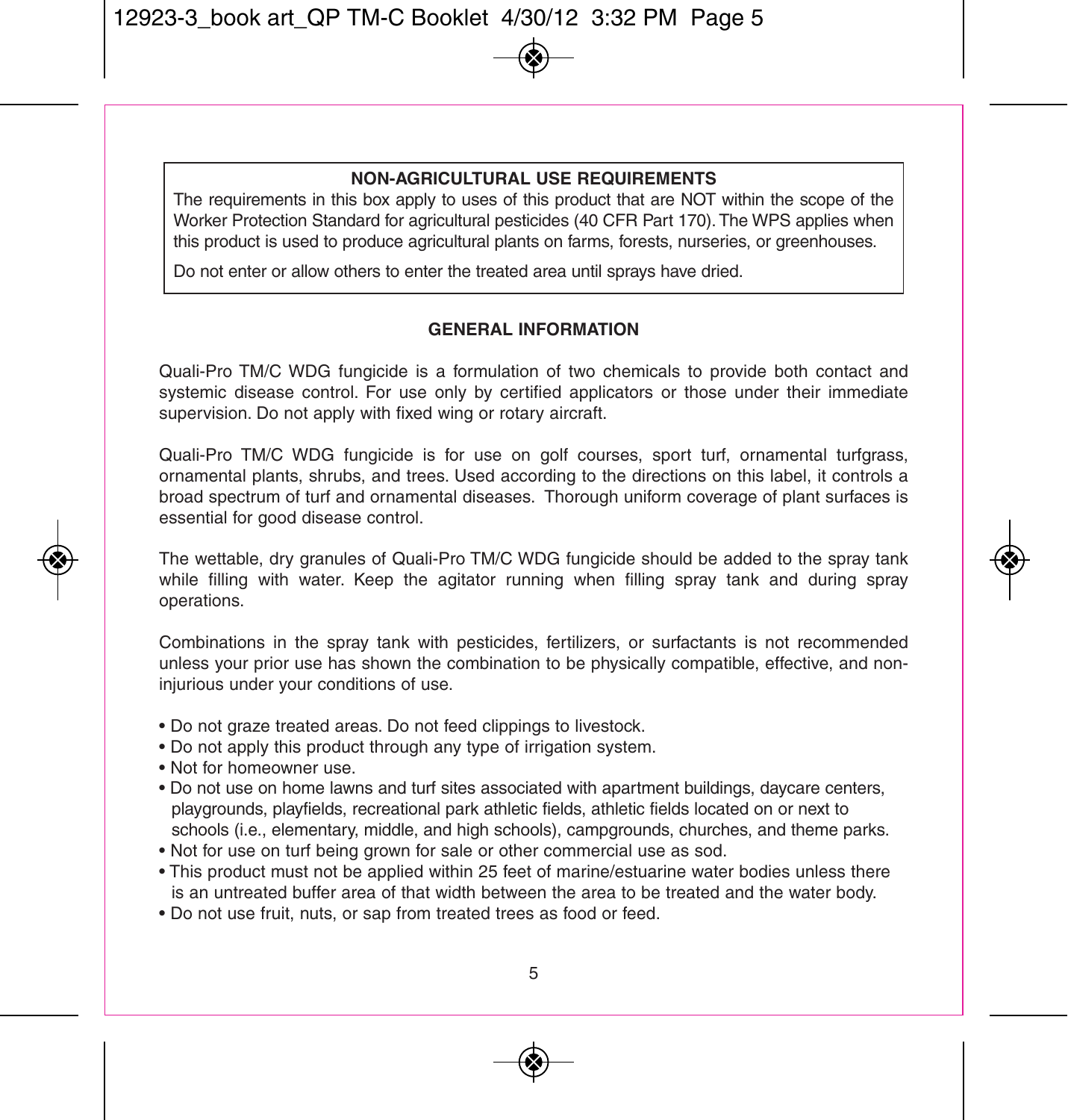#### **GOLf COURSE fAIRWAYS**

Quali-Pro TM/C WDG fungicide will control many turf diseases when used at proper rates and timing as shown below. Begin applications when conditions favor disease development and repeat applications as long as these conditions persist. Under severe disease conditions, use the highest rate and shortest interval corresponding with the application schedule below.

| <b>Disease</b>                 | <b>Application Interval</b> | <b>Application Rate Per Acre</b> |
|--------------------------------|-----------------------------|----------------------------------|
| Sclerotinia Dollar Spot        | $14 - 21$ days              | $8.25 - 10$ lb.                  |
| Helminthosporium Leaf Spot     | $14 - 21$ days              | $8.25 - 10$ lb.                  |
| <b>Rhizoctonia Brown Patch</b> | $14 - 21$ days              | $8.25 - 10$ lb.                  |

#### **ORNAMENTAL TURf**

| <b>Disease</b>                                | Application<br>Interval | <b>Application Rate</b><br>Ounces/1000 Sq. Ft. |          |
|-----------------------------------------------|-------------------------|------------------------------------------------|----------|
|                                               |                         | Preventative                                   | Curative |
| Anthracnose                                   | 14-21 days              | $2 - 4$                                        | $4 - 6$  |
| Copper Spot                                   | 14-21 days              | $3 - 5$                                        | $4 - 6$  |
| <b>Dollar Spot</b>                            | 14-21 days              | $2 - 4$                                        | $4 - 6$  |
| Gray Leaf Spot                                | 14-21 days              | $2 - 4$                                        | $4 - 6$  |
| Helminthosporium Melting Out<br>and Leaf Spot | 14-21 days              | $2 - 4$                                        | $4 - 6$  |
| Rhizoctonia Brown Patch                       | 14-21 days              | $2 - 4$                                        | $4 - 6$  |
| <b>Red Thread</b>                             | 14-21 days              | $3 - 5$                                        | $4 - 6$  |
| Stem Rust of Bluegrass                        | 14-21 days              | $3 - 5$                                        | $4 - 6$  |
| Mildew, Powdery                               | 14-21 days              | $2 - 4$                                        | $4 - 6$  |
| Mildew. Downev                                | 14-21 days              | $2 - 4$                                        | $4 - 6$  |

#### **GOLf COURSE TEES, GREENS, AND ApRONS**

Apply Quali-Pro TM/C WDG fungicide in adequate amount of water to provide complete coverage. This amount may vary from 2 to 10 gallons per 1000 sq. ft. Suggested rates and timing are shown below, but actual rates and timing will vary with disease conditions and growth and vigor of the grass.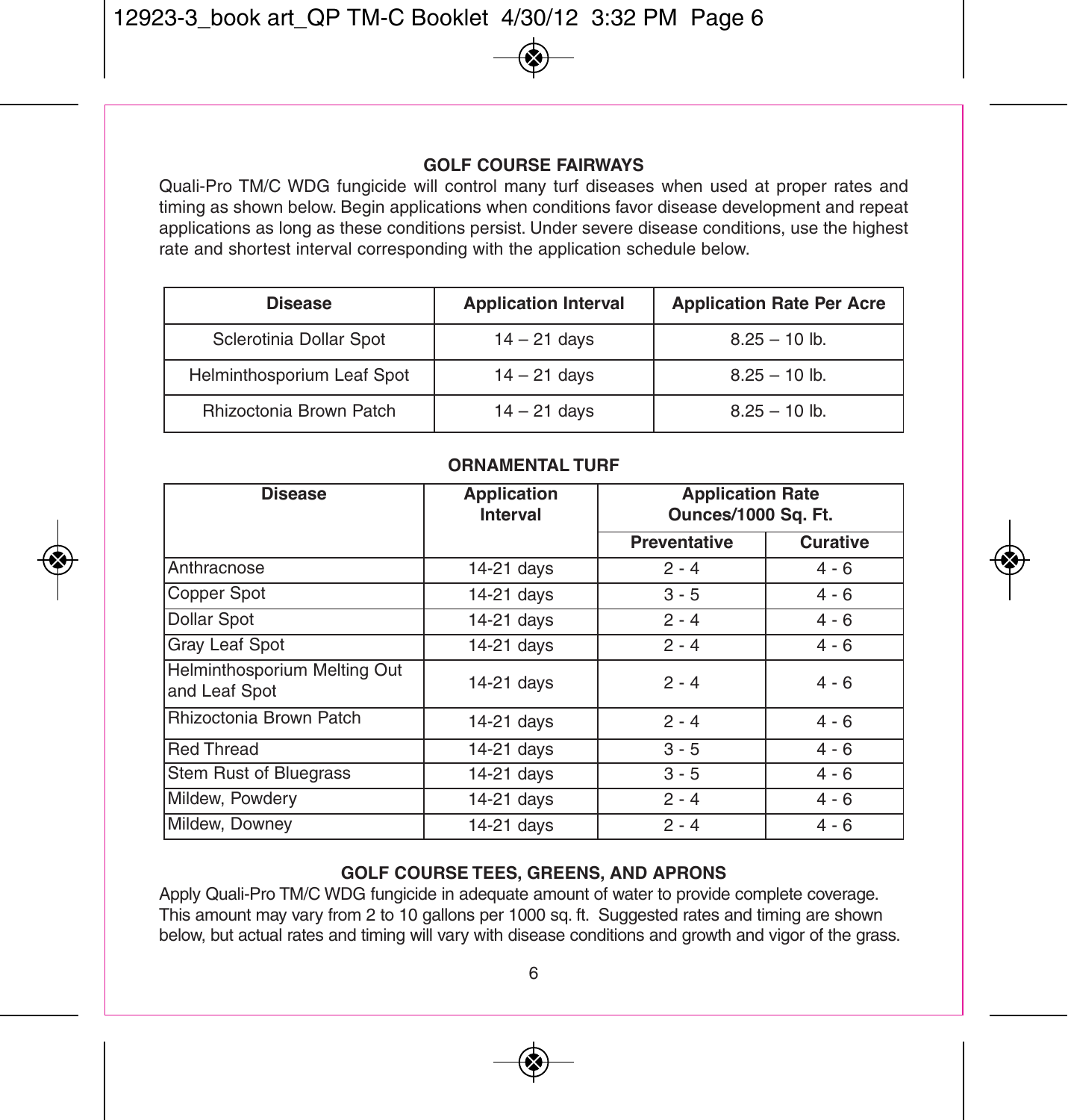| <b>Disease</b>                                | <b>Application</b><br>Interval | <b>Application Rate</b><br>Ounces/1000 Sq. Ft. |          |
|-----------------------------------------------|--------------------------------|------------------------------------------------|----------|
|                                               |                                | Preventative                                   | Curative |
| Anthracnose                                   | 14 days                        | $2 - 4$                                        | $4 - 8$  |
| Copper Spot                                   | 14 days                        | $3 - 5$                                        | $4 - 8$  |
| <b>Dollar Spot</b>                            | 14 days                        | $2 - 4$                                        | $4 - 8$  |
| Gray Leaf Spot                                | 14 days                        | $2 - 4$                                        | $4 - 8$  |
| Helminthosporium Melting Out<br>and Leaf Spot | 14 days                        | $2 - 4$                                        | $4 - 8$  |
| Rhizoctonia Brown Patch                       | 14 days                        | $2 - 4$                                        | $4 - 8$  |
| <b>Red Thread</b>                             | 14 days                        | $3 - 5$                                        | $4 - 8$  |
| Stem Rust of Bluegrass                        | 14 days                        | $3 - 5$                                        | $4 - 8$  |
| Mildew, Powdery                               | 14 days                        | $2 - 4$                                        | $4 - 8$  |
| Mildew, Downy                                 | 14 days                        | $2 - 4$                                        | $4 - 8$  |

| <b>Disease</b>                                                       | Application<br>Interval                                                | <b>Application Rate</b><br>Ounces/1000 Sq. Ft.<br>(Preventative) |
|----------------------------------------------------------------------|------------------------------------------------------------------------|------------------------------------------------------------------|
| Gray Snow Mold (Typhula spp.)                                        | Apply in fall prior to snow cover.<br>One application has given excel- | $6 - 8$                                                          |
| Pink Snow Mold (Fusarium spp.)   lent control throughout the winter. |                                                                        | $6 - 8$                                                          |

Quali-Pro TM/C WDG fungicide is fungistatic to many diseases including *Pythium* spp. Applications should be made prior to disease development at preventive rates and repeated at seven-day intervals for best control.

DO NOT mow or water after application until spray deposit on turfgrass is thoroughly dry; Quali-Pro TM/C WDG should always be used in conjunction with good turf management practices and programs.

#### **ORNAMENTALS**

Apply Quali-Pro TM/C WDG fungicide at a rate of 0.75 to 1.5 pounds per 100 gallons of water unless other rates are shown in the table below: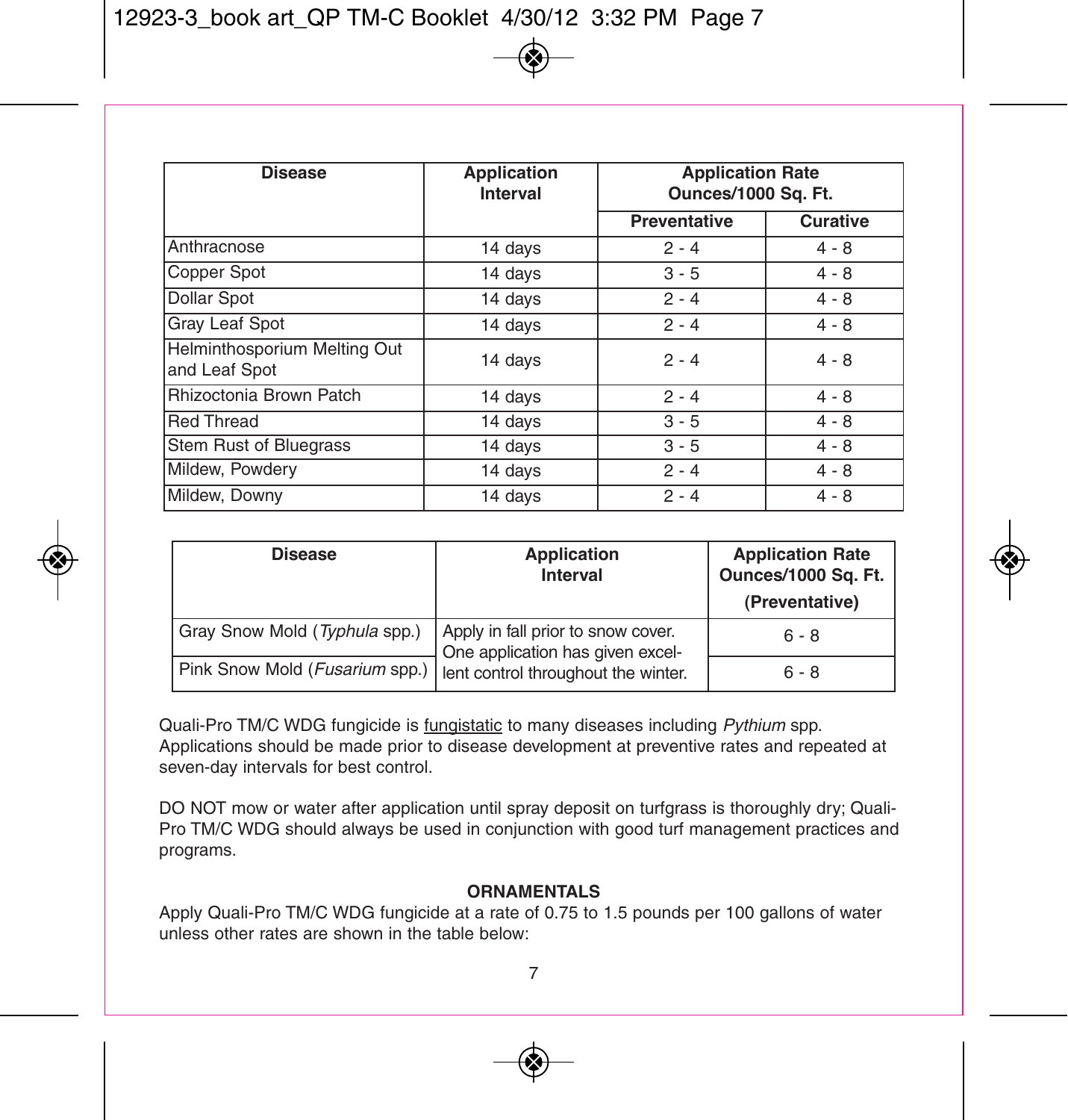| Disease                                                                                                                                                                                                                                                                                                                                                                                                                                                           | Pounds/100 Gal. | <b>Remarks</b>                                                                                     |
|-------------------------------------------------------------------------------------------------------------------------------------------------------------------------------------------------------------------------------------------------------------------------------------------------------------------------------------------------------------------------------------------------------------------------------------------------------------------|-----------------|----------------------------------------------------------------------------------------------------|
| Cedar Apple Rust of Crabapple                                                                                                                                                                                                                                                                                                                                                                                                                                     | 1.5             | Repeat application every 10-14<br>days. Begin at spring bud break.                                 |
| Ovulinia Blight of Azalea &<br><b>Rhododendron</b>                                                                                                                                                                                                                                                                                                                                                                                                                | $1 - 1.5$       | Begin sprays as flowers open.<br>Repeat every 4-6 days as needed.                                  |
| Anthracnose of Shade Trees &<br><b>Woody Ornamentals</b>                                                                                                                                                                                                                                                                                                                                                                                                          |                 | Apply at bud break. Repeat every<br>7-10 days as needed. DO NOT<br>exceed 4 applications per year. |
| Ascochyta Blight of<br>Chrysanthemum and Iris<br>(Ascochyta spp.); Black Spot of<br>Rose (Diplocarpon Rosae);<br>Botrytis Flower Blight of Geranium,<br>Rose, and Petunia (Botrytis spp.);<br>Scab of Pyracantha and Flowering<br>Crab (Fusicladium spp. and<br>Venturia spp.); Leaf Blight of<br>Gladiolus (Curvularia spp.);<br>Corynespora Leafspot of Ligustrum<br>(Corynespora spp.); Iris Leafspot<br>(Didymellina spp.); Mildew,<br>Powdery; Mildew, Downy | $0.75 - 1$      | Repeat every 7-10 days as<br>needed during disease period.                                         |

**foliar Spray for field and Greenhouse**

Quali-Pro TM/C WDG fungicide may be used in greenhouses.

Quali-Pro TM/C WDG fungicide may be used on herbaceous perennials such as leatherleaf ferns and asparagus ferns.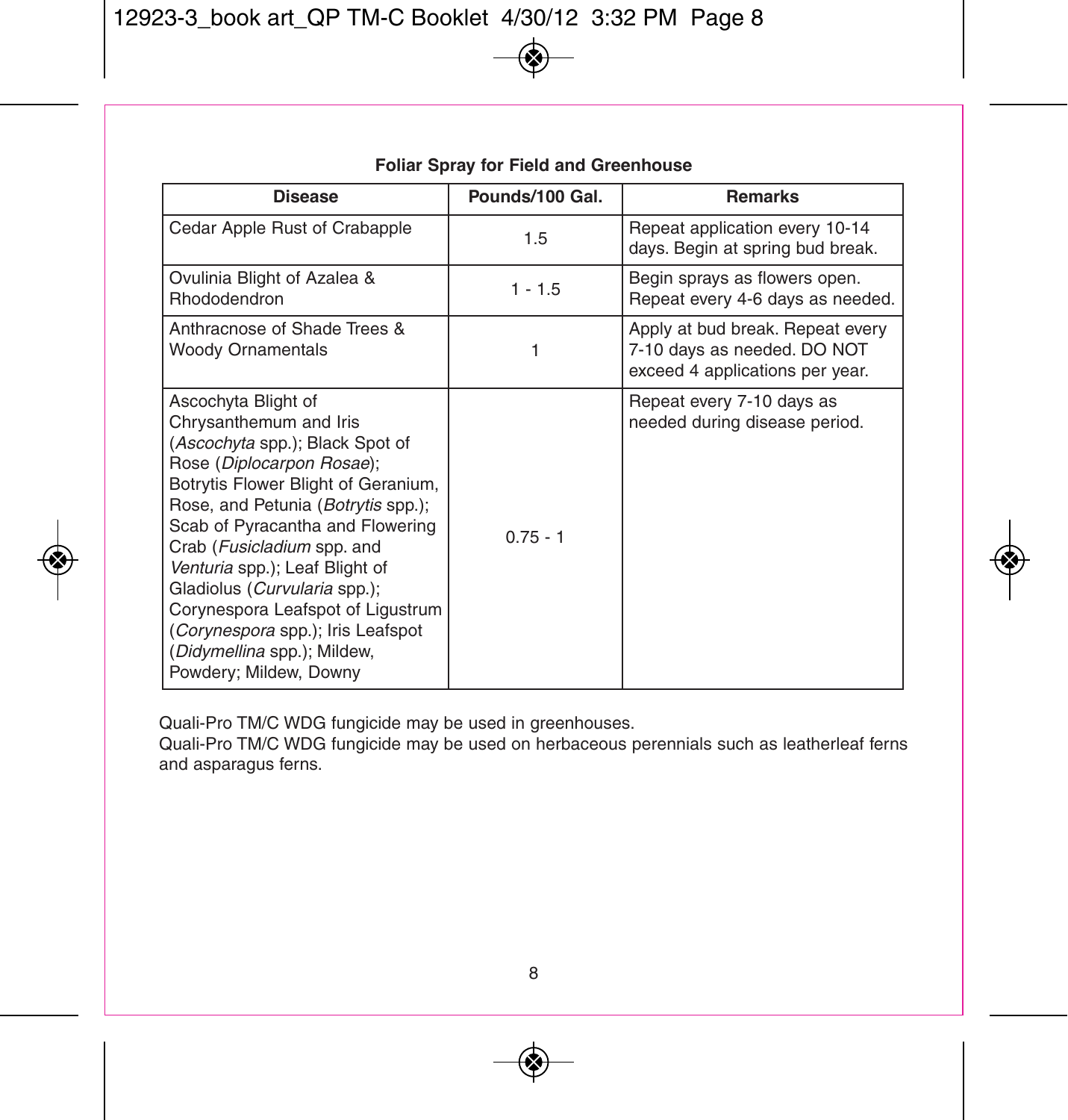| <b>Site</b>                                            | <b>Maximum Individual</b><br><b>Application Rate Per</b><br>Acre (Ib/A) | <b>Minimum</b><br><b>Re-treatment Interval</b><br>in Days | Maximum<br><b>Seasonal Total Per</b><br>Acre (Ib/A) |
|--------------------------------------------------------|-------------------------------------------------------------------------|-----------------------------------------------------------|-----------------------------------------------------|
| <b>Golf Course Greens</b>                              | 22.6                                                                    | 14 Days                                                   | 130                                                 |
| <b>Golf Course Tees</b>                                | 22.6                                                                    | 14 Days                                                   | 104                                                 |
| Golf Course Fairways<br>(Outside Florida) <sup>1</sup> | 22.6                                                                    | 14 Days                                                   | 32.7                                                |
| Golf Course Fairways<br>(Inside Florida)               | 16.4                                                                    | 14 Days                                                   | 16.4                                                |
| <b>Ornamental Turf</b>                                 | 16.4                                                                    | 14 Days                                                   | 52                                                  |
| Ornamentals                                            | 3.1                                                                     | 7 Days                                                    | 72.8<br>Applies to Field<br>Grown Only              |
| Roses                                                  | 2.2                                                                     | 7 Days                                                    | 72.8<br>Applies to Field<br>Grown Only              |
| Conifers                                               | 8.2<br>8.2                                                              | 21 Days<br>7 Days (For Seed<br>Beds Only)                 | 33<br>33                                            |

#### **quali-pro TM/C WDG Maximum Application Rates**

<sup>1</sup> Make only one application at the maximum application rate.

**NOTICE TO USER:** Plant tolerance to Quali-Pro TM/C WDG has been found to be acceptable on all ornamentals that it has been tested on. Due to the large number of species and varieties of ornamental and nursery plants, it is impossible to test every one for tolerance to Quali-Pro TM/C WDG. Neither the manufacturer nor the seller has determined whether or not Quali-Pro TM/C WDG can be used safely on ornamental plants not specified on this label. The professional user should determine if Quali-Pro TM/C WDG can be used safely prior to commercial use. In a small area, test the recommended rates on a small number of plants for phytotoxicity prior to widespread use. Before using Quali-Pro TM/C WDG in tank mixture with other products, test the mixture on a small number of plants for phytotoxicity prior to widespread use.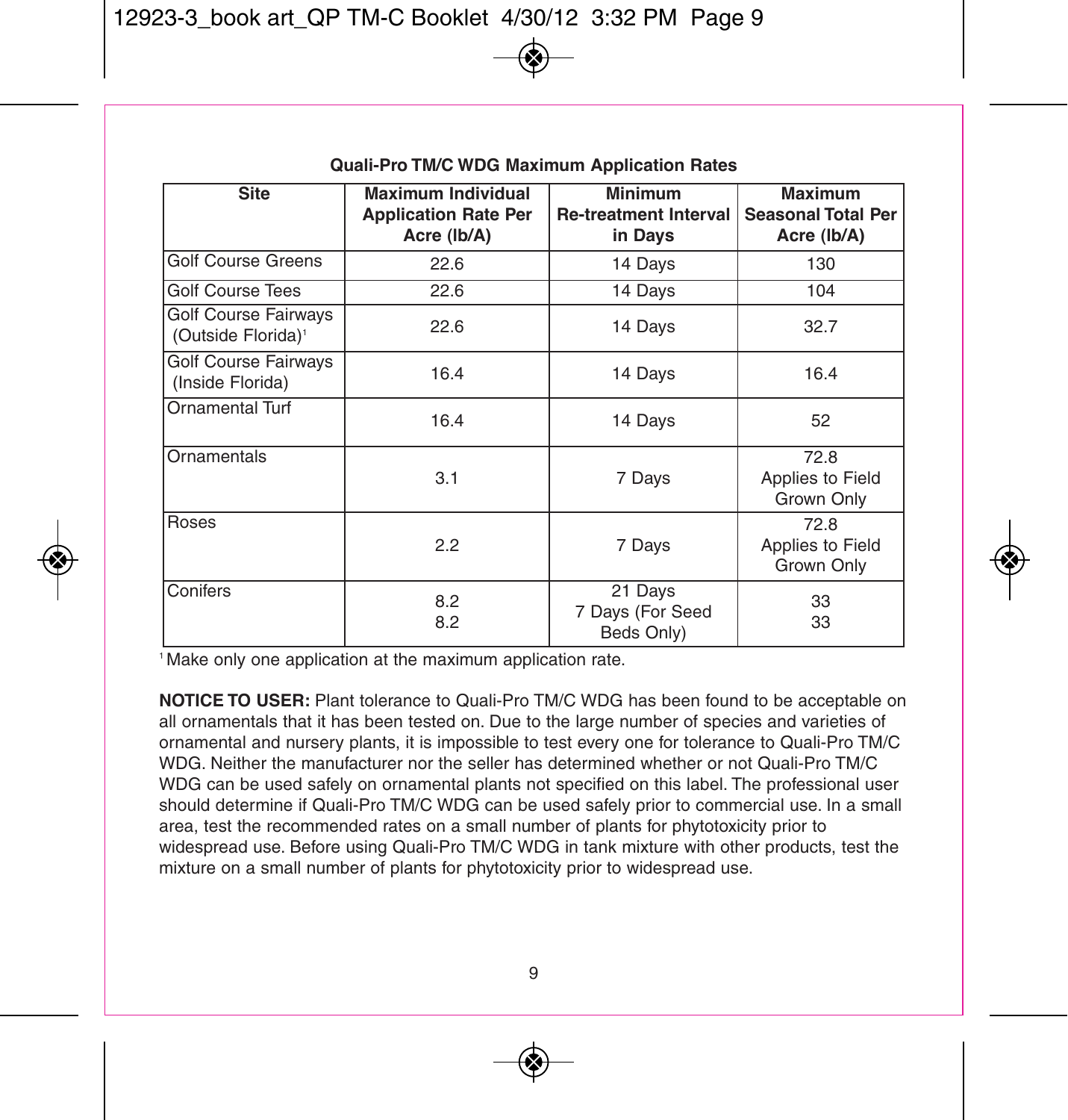## **STORAGE AND DISpOSAL**

Do not contaminate water, food, or feed by storage and disposal.

**pESTICIDE STORAGE:** Store in a dry secured area unavailable to unauthorized persons.

**pESTICIDE DISpOSAL:** Pesticide wastes are toxic. Improper disposal of excess pesticide, spray mixture, or rinsate is a violation of Federal law. If these wastes cannot be disposed of by use according to label instructions, contact your State Pesticide or Environmental Control Agency, or the Hazardous Waste representative at the nearest EPA Regional Office for guidance.

**CONTAINER DISpOSAL:** Nonrefillable container. Do not reuse or refill this container. Offer for recycling, if available. Completely empty bag into application equipment. Then dispose of empty bag in a sanitary landfill or by incineration, or, if allowed by State and local authorities, by burning. If burned, stay out of smoke.

#### **LIMITATION Of WARRANTY AND LIABILITY**

Read the entire directions for use, conditions of warranties and limitations of liability before using this product. If terms are not acceptable, return the unopened product container at once.

By using this product, user or buyer accepts the following **CONDITIONS, DISCLAIMER Of WARRANTIES** and **LIMITATIONS Of LIABILITY**.

**CONDITIONS:** The directions for use of this product are believed to be adequate and must be followed carefully. However, it is impossible to eliminate all risks associated with the use of this product. Crop injury, ineffectiveness or other unintended consequences may result because of such factors as weather conditions, presence of other materials, or the manner of use or application, all of which are beyond the control of Makhteshim Agan of North America, Inc. All such risks shall be assumed by the user or buyer.

**DISCLAIMER Of WARRANTIES:** To the extent consistent with applicable law, Makhteshim Agan of North America, Inc. makes no other warranties, express or implied, of merchantability or of fitness for a particular purpose or otherwise, that extend beyond the statements made on this label. No agent of Makhteshim Agan of North America, Inc. is authorized to make any warranties beyond those contained herein or to modify the warranties contained herein. To the extent consistent with applicable law, Makhteshim Agan of North America, Inc. disclaims any liability whatsoever for special, incidental or consequential damages resulting from the use or handling of this product.

**LIMITATIONS Of LIABILITY:** To the extent consistent with applicable law, the exclusive remedy of the user or buyer for any and all losses, injuries or damages resulting from the use or handling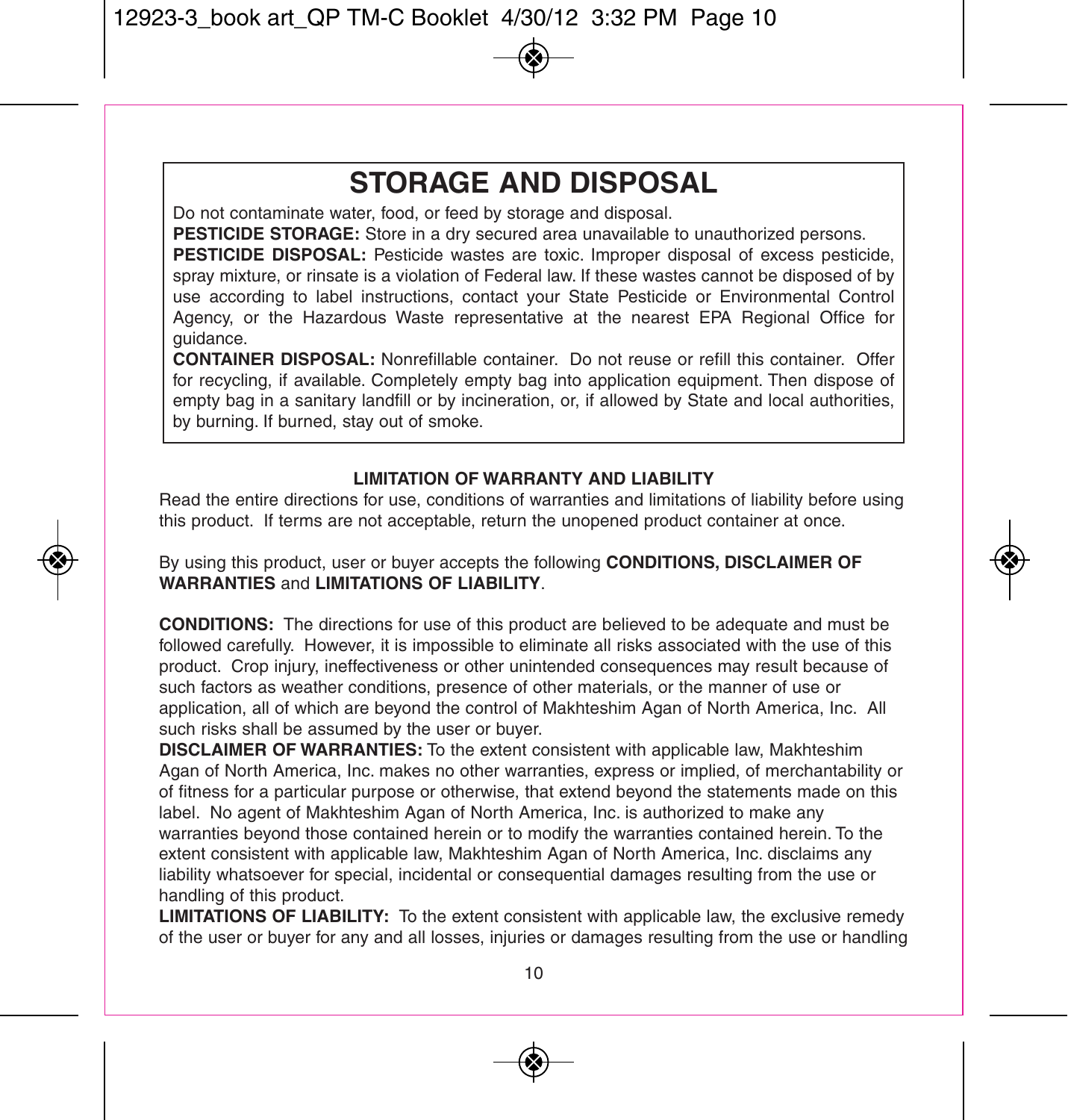of this product, whether in contract, warranty, tort, negligence, strict liability or otherwise, shall not exceed the purchase price paid or at Makhteshim Agan of North America, Inc.'s election, the replacement of product.

Quali-Pro® is a registered trademark of Makhteshim Agan of North America, Inc.